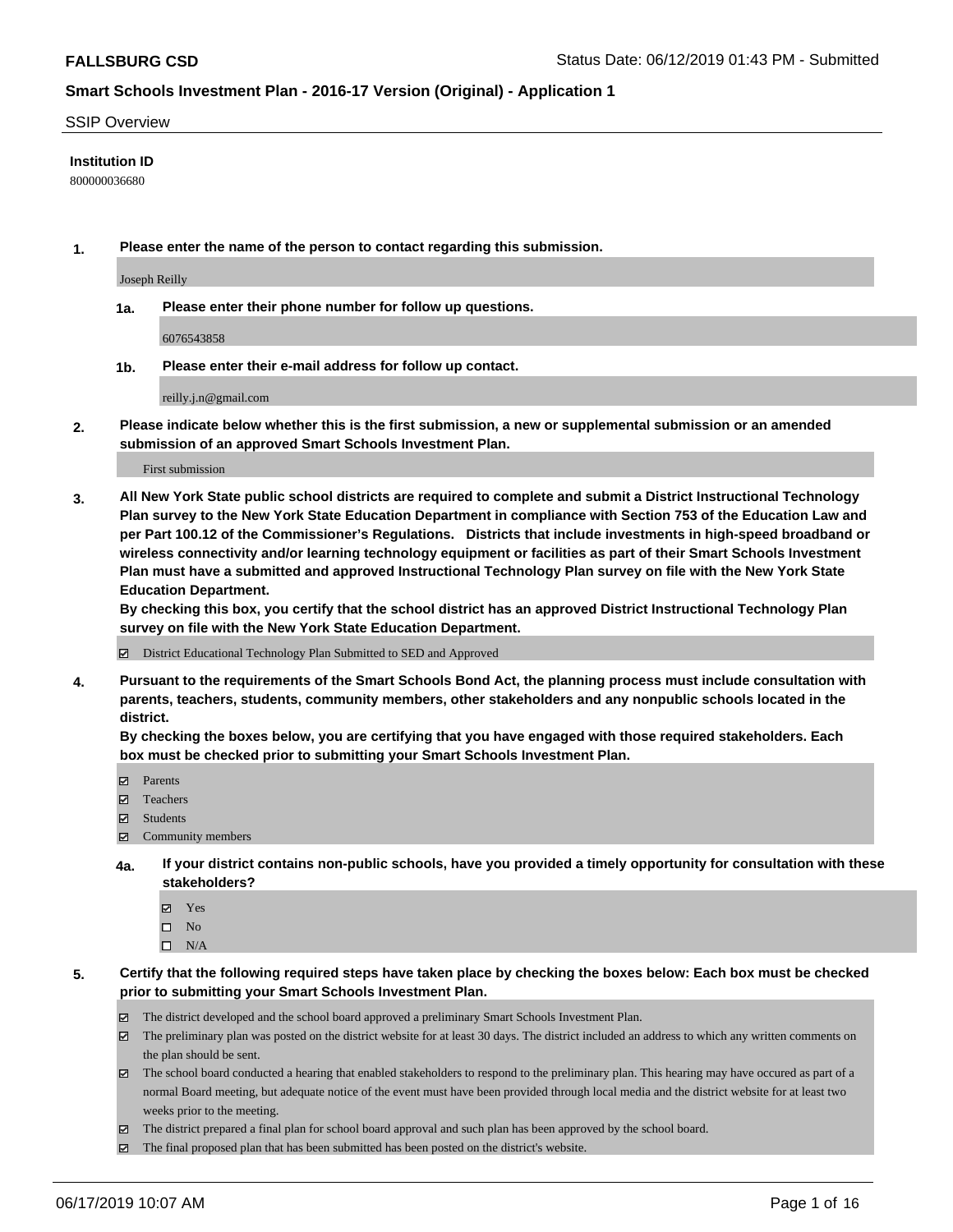SSIP Overview

**5a. Please upload the proposed Smart Schools Investment Plan (SSIP) that was posted on the district's website, along with any supporting materials. Note that this should be different than your recently submitted Educational Technology Survey. The Final SSIP, as approved by the School Board, should also be posted on the website and remain there during the course of the projects contained therein.**

Smart Bond Presentation.pdf

**5b. Enter the webpage address where the final Smart Schools Investment Plan is posted. The Plan should remain posted for the life of the included projects.**

http://www.fallsburgcsd.net/UserFiles/Servers/Server\_18436708/File/District/Budget/Smart%20Bond%20Presentation.pdf

**6. Please enter an estimate of the total number of students and staff that will benefit from this Smart Schools Investment Plan based on the cumulative projects submitted to date.**

1,470

**7. An LEA/School District may partner with one or more other LEA/School Districts to form a consortium to pool Smart Schools Bond Act funds for a project that meets all other Smart School Bond Act requirements. Each school district participating in the consortium will need to file an approved Smart Schools Investment Plan for the project and submit a signed Memorandum of Understanding that sets forth the details of the consortium including the roles of each respective district.**

 $\Box$  The district plans to participate in a consortium to partner with other school district(s) to implement a Smart Schools project.

### **8. Please enter the name and 6-digit SED Code for each LEA/School District participating in the Consortium.**

| Partner LEA/District | <b>ISED BEDS Code</b> |
|----------------------|-----------------------|
| (No Response)        | (No Response)         |

### **9. Please upload a signed Memorandum of Understanding with all of the participating Consortium partners.**

(No Response)

**10. Your district's Smart Schools Bond Act Allocation is:**

\$1,723,689

**11. Enter the budget sub-allocations by category that you are submitting for approval at this time. If you are not budgeting SSBA funds for a category, please enter 0 (zero.) If the value entered is \$0, you will not be required to complete that survey question.**

|                                       | Sub-<br>Allocations |
|---------------------------------------|---------------------|
| School Connectivity                   | $\overline{0}$      |
| Connectivity Projects for Communities | $\overline{0}$      |
| <b>Classroom Technology</b>           | $\overline{0}$      |
| Pre-Kindergarten Classrooms           | $\Omega$            |
| Replace Transportable Classrooms      | $\mathbf 0$         |
| High-Tech Security Features           | 1,722,454           |
| Totals:                               | 1,722,454           |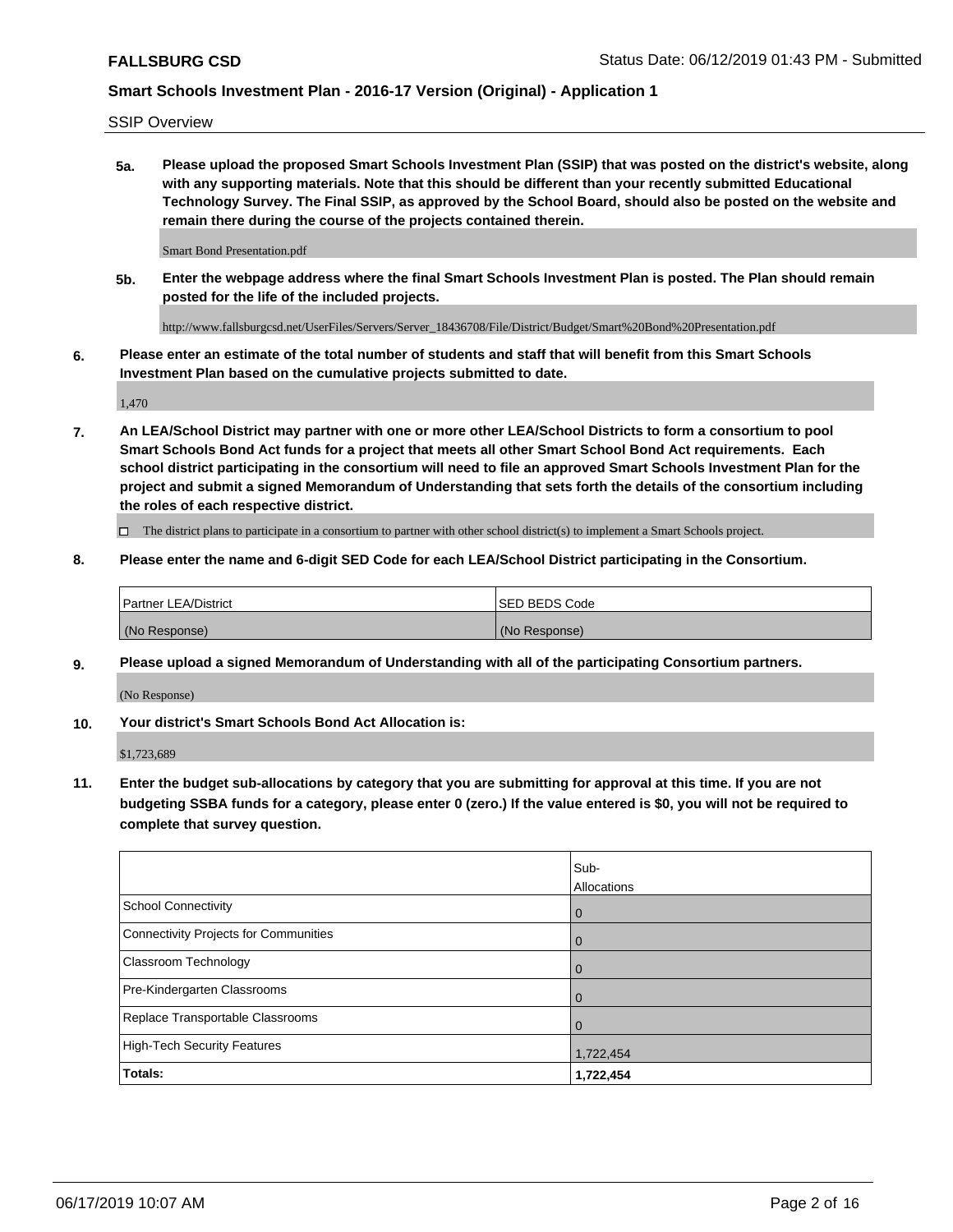School Connectivity

- **1. In order for students and faculty to receive the maximum benefit from the technology made available under the Smart Schools Bond Act, their school buildings must possess sufficient connectivity infrastructure to ensure that devices can be used during the school day. Smart Schools Investment Plans must demonstrate that:**
	- **• sufficient infrastructure that meets the Federal Communications Commission's 100 Mbps per 1,000 students standard currently exists in the buildings where new devices will be deployed, or**
	- **• is a planned use of a portion of Smart Schools Bond Act funds, or**
	- **• is under development through another funding source.**

**Smart Schools Bond Act funds used for technology infrastructure or classroom technology investments must increase the number of school buildings that meet or exceed the minimum speed standard of 100 Mbps per 1,000 students and staff within 12 months. This standard may be met on either a contracted 24/7 firm service or a "burstable" capability. If the standard is met under the burstable criteria, it must be:**

**1. Specifically codified in a service contract with a provider, and**

**2. Guaranteed to be available to all students and devices as needed, particularly during periods of high demand, such as computer-based testing (CBT) periods.**

**Please describe how your district already meets or is planning to meet this standard within 12 months of plan submission.**

(No Response)

**1a. If a district believes that it will be impossible to meet this standard within 12 months, it may apply for a waiver of this requirement, as described on the Smart Schools website. The waiver must be filed and approved by SED prior to submitting this survey.**

 $\Box$  By checking this box, you are certifying that the school district has an approved waiver of this requirement on file with the New York State Education Department.

### **2. Connectivity Speed Calculator (Required)**

|                         | Number of<br>Students | Multiply by<br>100 Kbps | Divide by 1000 Current Speed<br>to Convert to<br>Required<br>Speed in Mb | l in Mb          | Expected<br>Speed to be<br>Attained Within   Required<br>12 Months | <b>Expected Date</b><br>When<br>Speed Will be<br><b>Met</b> |
|-------------------------|-----------------------|-------------------------|--------------------------------------------------------------------------|------------------|--------------------------------------------------------------------|-------------------------------------------------------------|
| <b>Calculated Speed</b> | (No<br>Response)      | (No Response)           | (No<br>Response)                                                         | (No<br>Response) | (No<br>Response)                                                   | (No<br>Response)                                            |

**3. Describe how you intend to use Smart Schools Bond Act funds for high-speed broadband and/or wireless connectivity projects in school buildings.**

(No Response)

**4. Describe the linkage between the district's District Instructional Technology Plan and the proposed projects. (There should be a link between your response to this question and your response to Question 1 in Part E. Curriculum and Instruction "What are the district's plans to use digital connectivity and technology to improve teaching and learning?)**

(No Response)

**5. If the district wishes to have students and staff access the Internet from wireless devices within the school building, or in close proximity to it, it must first ensure that it has a robust Wi-Fi network in place that has sufficient bandwidth to meet user demand.**

**Please describe how you have quantified this demand and how you plan to meet this demand.**

(No Response)

**6. As indicated on Page 5 of the guidance, the Office of Facilities Planning will have to conduct a preliminary review**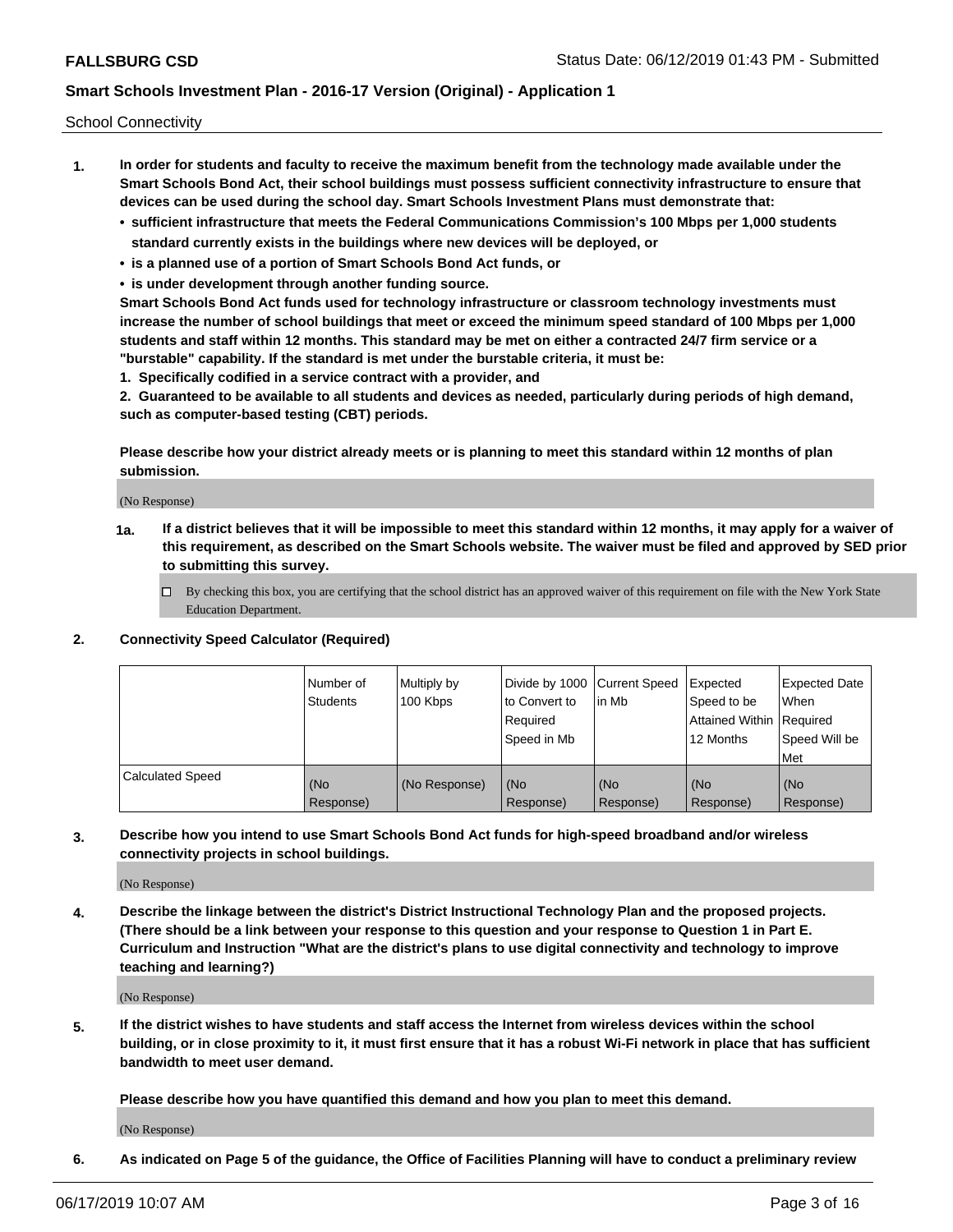School Connectivity

**of all capital projects, including connectivity projects.**

**Please indicate on a separate row each project number given to you by the Office of Facilities Planning.**

| Project Number |  |
|----------------|--|
|                |  |
|                |  |
| (No Response)  |  |
|                |  |

**7. Certain high-tech security and connectivity infrastructure projects may be eligible for an expedited review process as determined by the Office of Facilities Planning.**

**Was your project deemed eligible for streamlined review?**

(No Response)

**8. Include the name and license number of the architect or engineer of record.**

| Name          | License Number |
|---------------|----------------|
| (No Response) | (No Response)  |

**9. If you are submitting an allocation for School Connectivity complete this table. Note that the calculated Total at the bottom of the table must equal the Total allocation for this category that you entered in the SSIP Overview overall budget.** 

|                                            | Sub-          |
|--------------------------------------------|---------------|
|                                            | Allocation    |
| Network/Access Costs                       | (No Response) |
| Outside Plant Costs                        | (No Response) |
| School Internal Connections and Components | (No Response) |
| <b>Professional Services</b>               | (No Response) |
| Testing                                    | (No Response) |
| <b>Other Upfront Costs</b>                 | (No Response) |
| <b>Other Costs</b>                         | (No Response) |
| Totals:                                    | 0             |

**10. Please detail the type, quantity, per unit cost and total cost of the eligible items under each sub-category. This is especially important for any expenditures listed under the "Other" category. All expenditures must be eligible for tax-exempt financing to be reimbursed through the SSBA. Sufficient detail must be provided so that we can verify this is the case. If you have any questions, please contact us directly through smartschools@nysed.gov. NOTE: Wireless Access Points should be included in this category, not under Classroom Educational Technology, except those that will be loaned/purchased for nonpublic schools.**

| Select the allowable expenditure | Item to be purchased | Quantity      | <b>Cost per Item</b> | <b>Total Cost</b> |
|----------------------------------|----------------------|---------------|----------------------|-------------------|
| type.                            |                      |               |                      |                   |
| Repeat to add another item under |                      |               |                      |                   |
| each type.                       |                      |               |                      |                   |
| (No Response)                    | (No Response)        | (No Response) | (No Response)        | (No Response)     |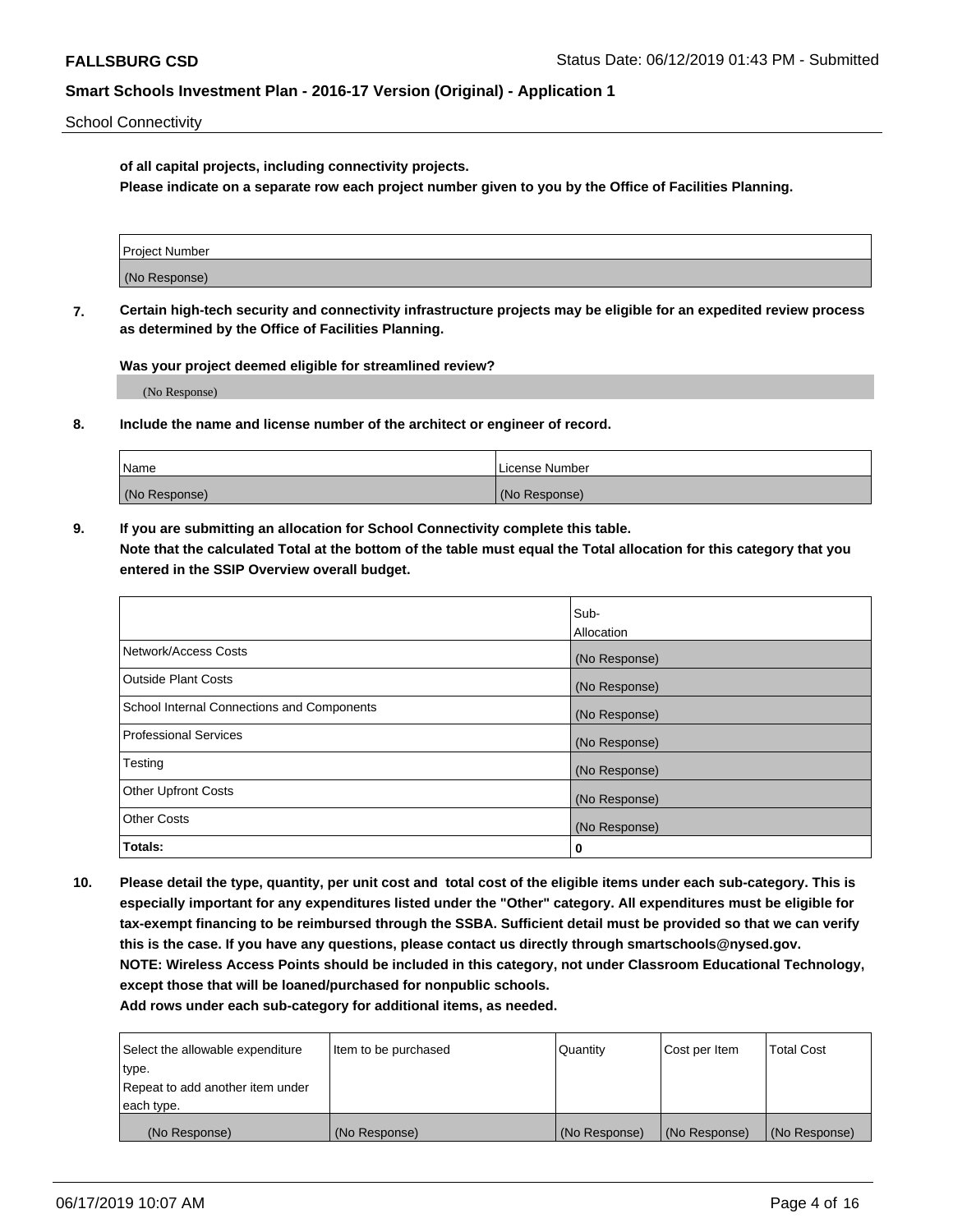Community Connectivity (Broadband and Wireless)

**1. Describe how you intend to use Smart Schools Bond Act funds for high-speed broadband and/or wireless connectivity projects in the community.**

(No Response)

**2. Please describe how the proposed project(s) will promote student achievement and increase student and/or staff access to the Internet in a manner that enhances student learning and/or instruction outside of the school day and/or school building.**

(No Response)

**3. Community connectivity projects must comply with all the necessary local building codes and regulations (building and related permits are not required prior to plan submission).**

 $\Box$  I certify that we will comply with all the necessary local building codes and regulations.

**4. Please describe the physical location of the proposed investment.**

(No Response)

**5. Please provide the initial list of partners participating in the Community Connectivity Broadband Project, along with their Federal Tax Identification (Employer Identification) number.**

| <b>Project Partners</b> | l Federal ID # |
|-------------------------|----------------|
| (No Response)           | (No Response)  |

**6. If you are submitting an allocation for Community Connectivity, complete this table.**

**Note that the calculated Total at the bottom of the table must equal the Total allocation for this category that you entered in the SSIP Overview overall budget.**

|                                    | Sub-Allocation |
|------------------------------------|----------------|
| Network/Access Costs               | (No Response)  |
| <b>Outside Plant Costs</b>         | (No Response)  |
| <b>Tower Costs</b>                 | (No Response)  |
| <b>Customer Premises Equipment</b> | (No Response)  |
| <b>Professional Services</b>       | (No Response)  |
| Testing                            | (No Response)  |
| <b>Other Upfront Costs</b>         | (No Response)  |
| <b>Other Costs</b>                 | (No Response)  |
| Totals:                            | 0              |

**7. Please detail the type, quantity, per unit cost and total cost of the eligible items under each sub-category. This is especially important for any expenditures listed under the "Other" category. All expenditures must be capital-bond eligible to be reimbursed through the SSBA. If you have any questions, please contact us directly through smartschools@nysed.gov.**

| Select the allowable expenditure | Item to be purchased | Quantity      | Cost per Item | <b>Total Cost</b> |
|----------------------------------|----------------------|---------------|---------------|-------------------|
| type.                            |                      |               |               |                   |
| Repeat to add another item under |                      |               |               |                   |
| each type.                       |                      |               |               |                   |
| (No Response)                    | (No Response)        | (No Response) | (No Response) | (No Response)     |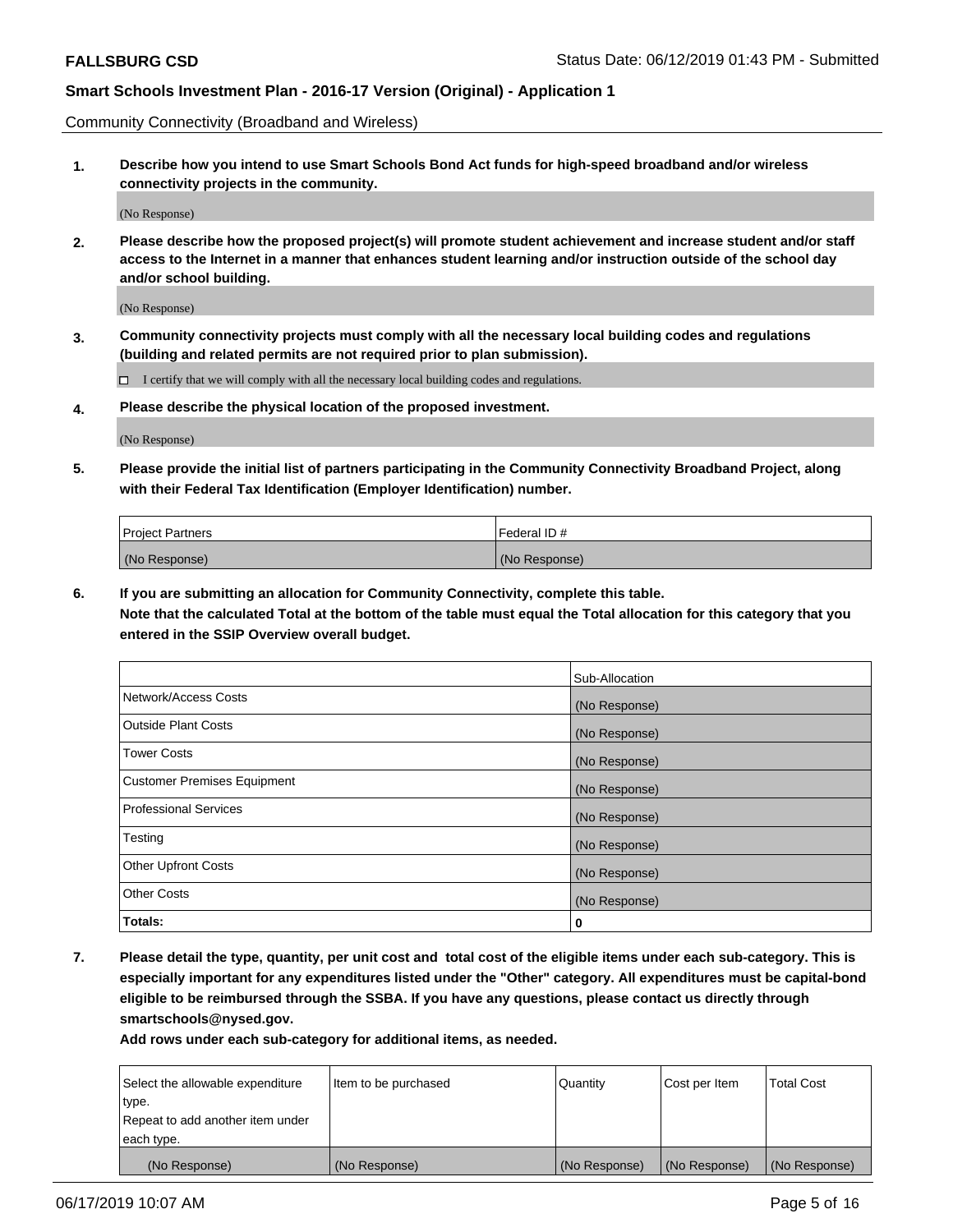### Classroom Learning Technology

**1. In order for students and faculty to receive the maximum benefit from the technology made available under the Smart Schools Bond Act, their school buildings must possess sufficient connectivity infrastructure to ensure that devices can be used during the school day. Smart Schools Investment Plans must demonstrate that sufficient infrastructure that meets the Federal Communications Commission's 100 Mbps per 1,000 students standard currently exists in the buildings where new devices will be deployed, or is a planned use of a portion of Smart Schools Bond Act funds, or is under development through another funding source. Smart Schools Bond Act funds used for technology infrastructure or classroom technology investments must increase the number of school buildings that meet or exceed the minimum speed standard of 100 Mbps per 1,000**

**students and staff within 12 months. This standard may be met on either a contracted 24/7 firm service or a "burstable" capability. If the standard is met under the burstable criteria, it must be:**

**1. Specifically codified in a service contract with a provider, and**

**2. Guaranteed to be available to all students and devices as needed, particularly during periods of high demand, such as computer-based testing (CBT) periods.**

**Please describe how your district already meets or is planning to meet this standard within 12 months of plan submission.**

(No Response)

- **1a. If a district believes that it will be impossible to meet this standard within 12 months, it may apply for a waiver of this requirement, as described on the Smart Schools website. The waiver must be filed and approved by SED prior to submitting this survey.**
	- By checking this box, you are certifying that the school district has an approved waiver of this requirement on file with the New York State Education Department.

### **2. Connectivity Speed Calculator (Required)**

|                         | l Number of<br>Students | Multiply by<br>100 Kbps | to Convert to<br>Required<br>Speed in Mb | Divide by 1000 Current Speed Expected<br>lin Mb | Speed to be<br>Attained Within Required<br>12 Months | <b>Expected Date</b><br>When<br>Speed Will be<br>Met |
|-------------------------|-------------------------|-------------------------|------------------------------------------|-------------------------------------------------|------------------------------------------------------|------------------------------------------------------|
| <b>Calculated Speed</b> | (No<br>Response)        | (No Response)           | (No<br>Response)                         | (No<br>Response)                                | (No<br>Response)                                     | (No<br>Response)                                     |

**3. If the district wishes to have students and staff access the Internet from wireless devices within the school building, or in close proximity to it, it must first ensure that it has a robust Wi-Fi network in place that has sufficient bandwidth to meet user demand.**

**Please describe how you have quantified this demand and how you plan to meet this demand.**

(No Response)

**4. All New York State public school districts are required to complete and submit an Instructional Technology Plan survey to the New York State Education Department in compliance with Section 753 of the Education Law and per Part 100.12 of the Commissioner's Regulations.**

**Districts that include educational technology purchases as part of their Smart Schools Investment Plan must have a submitted and approved Instructional Technology Plan survey on file with the New York State Education Department.**

- $\Box$  By checking this box, you are certifying that the school district has an approved Instructional Technology Plan survey on file with the New York State Education Department.
- **5. Describe the devices you intend to purchase and their compatibility with existing or planned platforms or systems. Specifically address the adequacy of each facility's electrical, HVAC and other infrastructure necessary to install and support the operation of the planned technology.**

(No Response)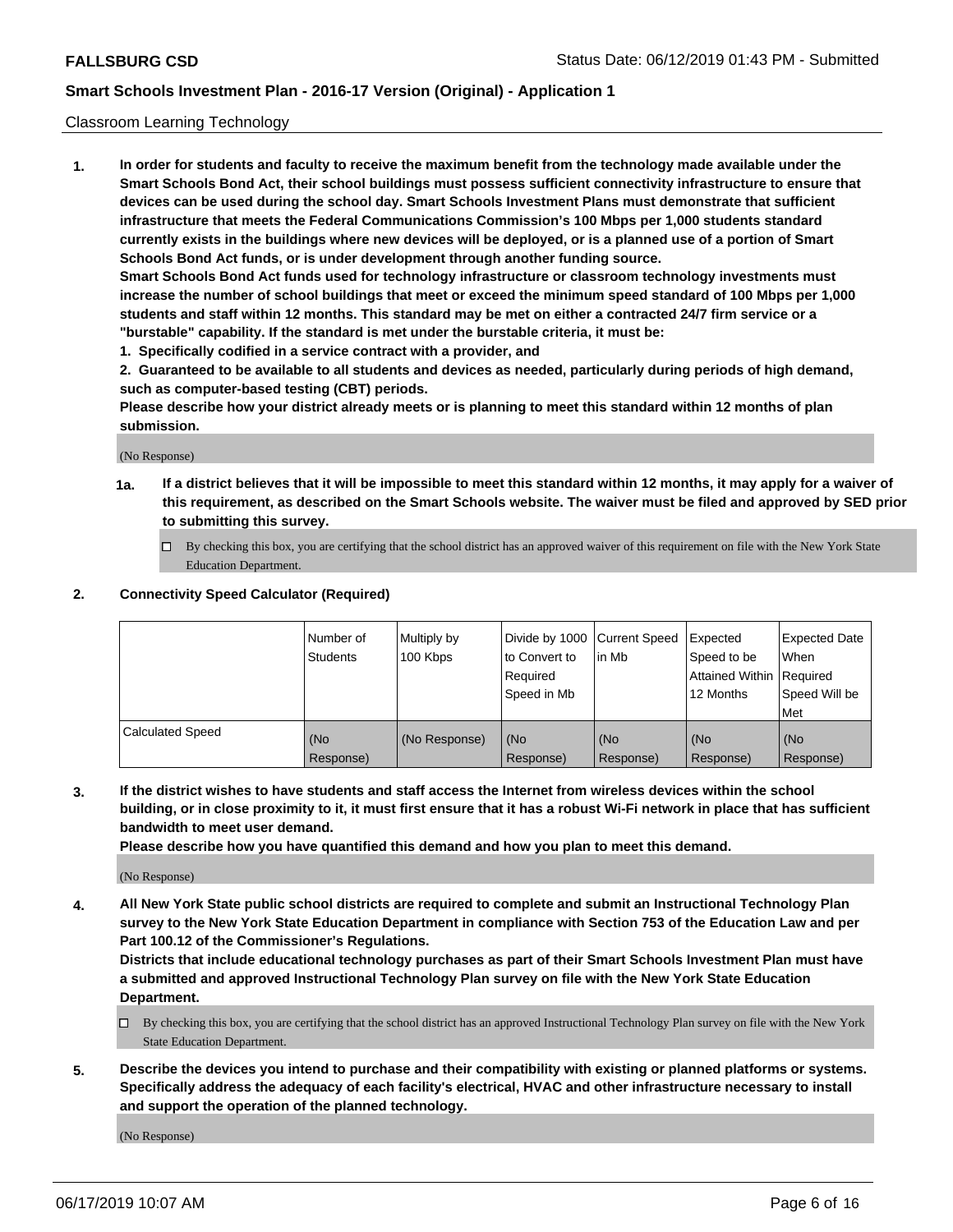### Classroom Learning Technology

- **6. Describe how the proposed technology purchases will:**
	- **> enhance differentiated instruction;**
	- **> expand student learning inside and outside the classroom;**
	- **> benefit students with disabilities and English language learners; and**
	- **> contribute to the reduction of other learning gaps that have been identified within the district.**

**The expectation is that districts will place a priority on addressing the needs of students who struggle to succeed in a rigorous curriculum. Responses in this section should specifically address this concern and align with the district's Instructional Technology Plan (in particular Question 2 of E. Curriculum and Instruction: "Does the district's instructional technology plan address the needs of students with disabilities to ensure equitable access to instruction, materials and assessments?" and Question 3 of the same section: "Does the district's instructional technology plan address the provision of assistive technology specifically for students with disabilities to ensure access to and participation in the general curriculum?"**

(No Response)

**7. Where appropriate, describe how the proposed technology purchases will enhance ongoing communication with parents and other stakeholders and help the district facilitate technology-based regional partnerships, including distance learning and other efforts.**

(No Response)

**8. Describe the district's plan to provide professional development to ensure that administrators, teachers and staff can employ the technology purchased to enhance instruction successfully.**

**Note: This response should be aligned and expanded upon in accordance with your district's response to Question 1 of F. Professional Development of your Instructional Technology Plan: "Please provide a summary of professional development offered to teachers and staff, for the time period covered by this plan, to support technology to enhance teaching and learning. Please include topics, audience and method of delivery within your summary."**

(No Response)

- **9. Districts must contact the SUNY/CUNY teacher preparation program that supplies the largest number of the district's new teachers to request advice on innovative uses and best practices at the intersection of pedagogy and educational technology.**
	- By checking this box, you certify that you have contacted the SUNY/CUNY teacher preparation program that supplies the largest number of your new teachers to request advice on these issues.
	- **9a. Please enter the name of the SUNY or CUNY Institution that you contacted.**

(No Response)

**9b. Enter the primary Institution phone number.**

(No Response)

**9c. Enter the name of the contact person with whom you consulted and/or will be collaborating with on innovative uses of technology and best practices.**

(No Response)

**10. A district whose Smart Schools Investment Plan proposes the purchase of technology devices and other hardware must account for nonpublic schools in the district.**

**Are there nonpublic schools within your school district?**

Yes

 $\square$  No

**11. Nonpublic Classroom Technology Loan Calculator**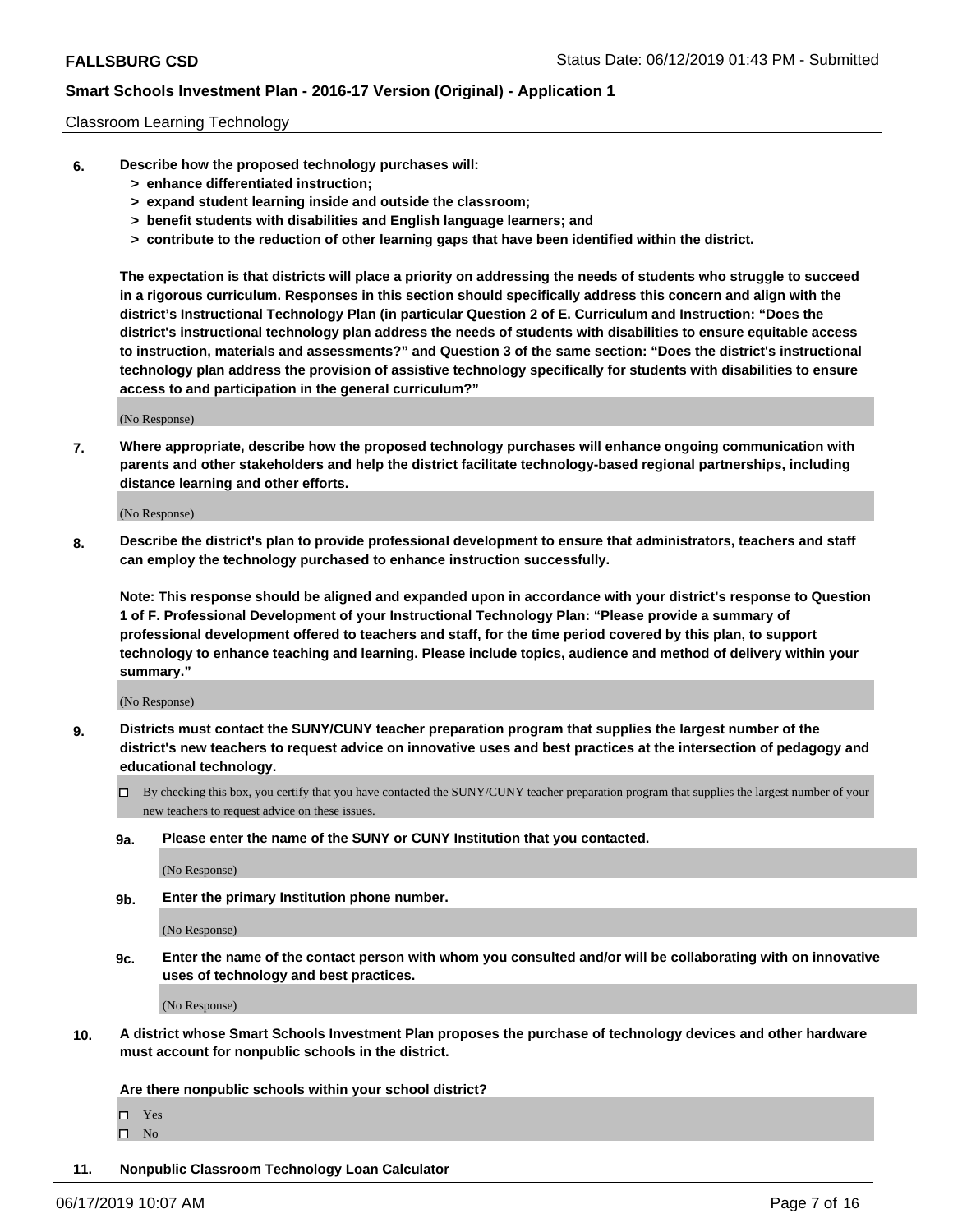### Classroom Learning Technology

**The Smart Schools Bond Act provides that any Classroom Learning Technology purchases made using Smart Schools funds shall be lent, upon request, to nonpublic schools in the district. However, no school district shall be required to loan technology in amounts greater than the total obtained and spent on technology pursuant to the Smart Schools Bond Act and the value of such loan may not exceed the total of \$250 multiplied by the nonpublic school enrollment in the base year at the time of enactment. See:**

**http://www.p12.nysed.gov/mgtserv/smart\_schools/docs/Smart\_Schools\_Bond\_Act\_Guidance\_04.27.15\_Final.pdf.**

|                                       | 1. Classroom<br>Technology<br>Sub-allocation | 2. Public<br>l Enrollment<br>(2014-15) | l 3. Nonpublic<br>l Enrollment<br>$(2014 - 15)$ | l 4. Sum of<br>l Public and<br>l Nonpublic<br>Enrollment                                      | 15. Total Per<br>Pupil Sub-<br>l allocation | l 6. Total<br>Nonpublic Loan<br>Amount |
|---------------------------------------|----------------------------------------------|----------------------------------------|-------------------------------------------------|-----------------------------------------------------------------------------------------------|---------------------------------------------|----------------------------------------|
| Calculated Nonpublic Loan<br>l Amount |                                              |                                        |                                                 | (No Response)   (No Response)   (No Response)   (No Response)   (No Response)   (No Response) |                                             |                                        |

**12. To ensure the sustainability of technology purchases made with Smart Schools funds, districts must demonstrate a long-term plan to maintain and replace technology purchases supported by Smart Schools Bond Act funds. This sustainability plan shall demonstrate a district's capacity to support recurring costs of use that are ineligible for Smart Schools Bond Act funding such as device maintenance, technical support, Internet and wireless fees, maintenance of hotspots, staff professional development, building maintenance and the replacement of incidental items. Further, such a sustainability plan shall include a long-term plan for the replacement of purchased devices and equipment at the end of their useful life with other funding sources.**

 $\Box$  By checking this box, you certify that the district has a sustainability plan as described above.

**13. Districts must ensure that devices purchased with Smart Schools Bond funds will be distributed, prepared for use, maintained and supported appropriately. Districts must maintain detailed device inventories in accordance with generally accepted accounting principles.**

By checking this box, you certify that the district has a distribution and inventory management plan and system in place.

**14. If you are submitting an allocation for Classroom Learning Technology complete this table. Note that the calculated Total at the bottom of the table must equal the Total allocation for this category that you entered in the SSIP Overview overall budget.**

|                          | Sub-Allocation |
|--------------------------|----------------|
| Interactive Whiteboards  | (No Response)  |
| <b>Computer Servers</b>  | (No Response)  |
| <b>Desktop Computers</b> | (No Response)  |
| <b>Laptop Computers</b>  | (No Response)  |
| <b>Tablet Computers</b>  | (No Response)  |
| <b>Other Costs</b>       | (No Response)  |
| Totals:                  | 0              |

**15. Please detail the type, quantity, per unit cost and total cost of the eligible items under each sub-category. This is especially important for any expenditures listed under the "Other" category. All expenditures must be capital-bond eligible to be reimbursed through the SSBA. If you have any questions, please contact us directly through smartschools@nysed.gov.**

**Please specify in the "Item to be Purchased" field which specific expenditures and items are planned to meet the district's nonpublic loan requirement, if applicable.**

**NOTE: Wireless Access Points that will be loaned/purchased for nonpublic schools should ONLY be included in this category, not under School Connectivity, where public school districts would list them.**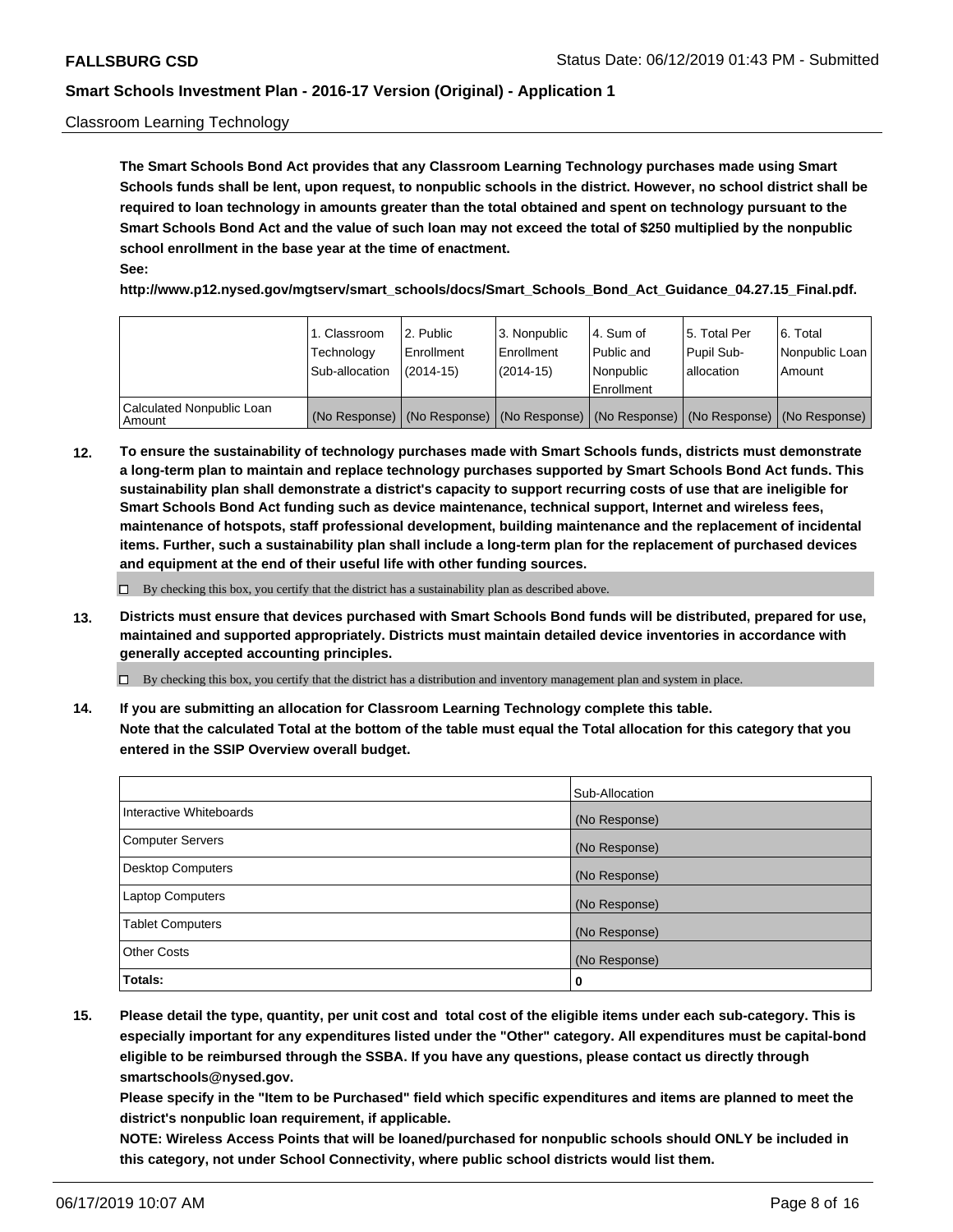Classroom Learning Technology

| Select the allowable expenditure | I Item to be Purchased | Quantity      | Cost per Item | <b>Total Cost</b> |
|----------------------------------|------------------------|---------------|---------------|-------------------|
| type.                            |                        |               |               |                   |
| Repeat to add another item under |                        |               |               |                   |
| each type.                       |                        |               |               |                   |
| (No Response)                    | (No Response)          | (No Response) | (No Response) | (No Response)     |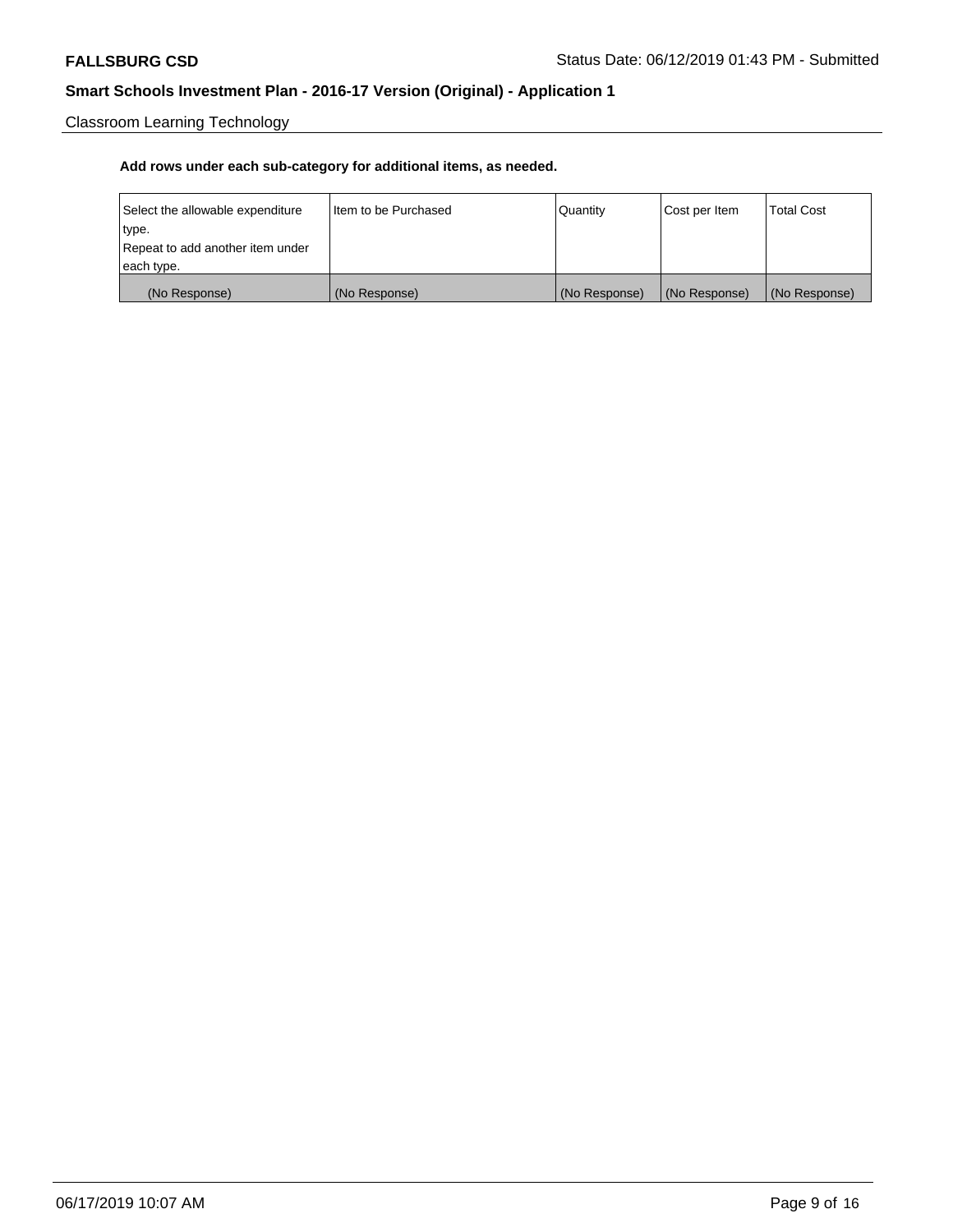### Pre-Kindergarten Classrooms

**1. Provide information regarding how and where the district is currently serving pre-kindergarten students and justify the need for additional space with enrollment projections over 3 years.**

(No Response)

- **2. Describe the district's plan to construct, enhance or modernize education facilities to accommodate prekindergarten programs. Such plans must include:**
	- **Specific descriptions of what the district intends to do to each space;**
	- **An affirmation that pre-kindergarten classrooms will contain a minimum of 900 square feet per classroom;**
	- **The number of classrooms involved;**
	- **The approximate construction costs per classroom; and**
	- **Confirmation that the space is district-owned or has a long-term lease that exceeds the probable useful life of the improvements.**

(No Response)

**3. Smart Schools Bond Act funds may only be used for capital construction costs. Describe the type and amount of additional funds that will be required to support ineligible ongoing costs (e.g. instruction, supplies) associated with any additional pre-kindergarten classrooms that the district plans to add.**

(No Response)

**4. All plans and specifications for the erection, repair, enlargement or remodeling of school buildings in any public school district in the State must be reviewed and approved by the Commissioner. Districts that plan capital projects using their Smart Schools Bond Act funds will undergo a Preliminary Review Process by the Office of Facilities Planning.**

**Please indicate on a separate row each project number given to you by the Office of Facilities Planning.**

| Project Number |  |
|----------------|--|
| (No Response)  |  |
|                |  |

**5. If you have made an allocation for Pre-Kindergarten Classrooms, complete this table.**

**Note that the calculated Total at the bottom of the table must equal the Total allocation for this category that you entered in the SSIP Overview overall budget.**

|                                          | Sub-Allocation |
|------------------------------------------|----------------|
| Construct Pre-K Classrooms               | (No Response)  |
| Enhance/Modernize Educational Facilities | (No Response)  |
| <b>Other Costs</b>                       | (No Response)  |
| Totals:                                  | 0              |

**6. Please detail the type, quantity, per unit cost and total cost of the eligible items under each sub-category. This is especially important for any expenditures listed under the "Other" category. All expenditures must be capital-bond eligible to be reimbursed through the SSBA. If you have any questions, please contact us directly through smartschools@nysed.gov.**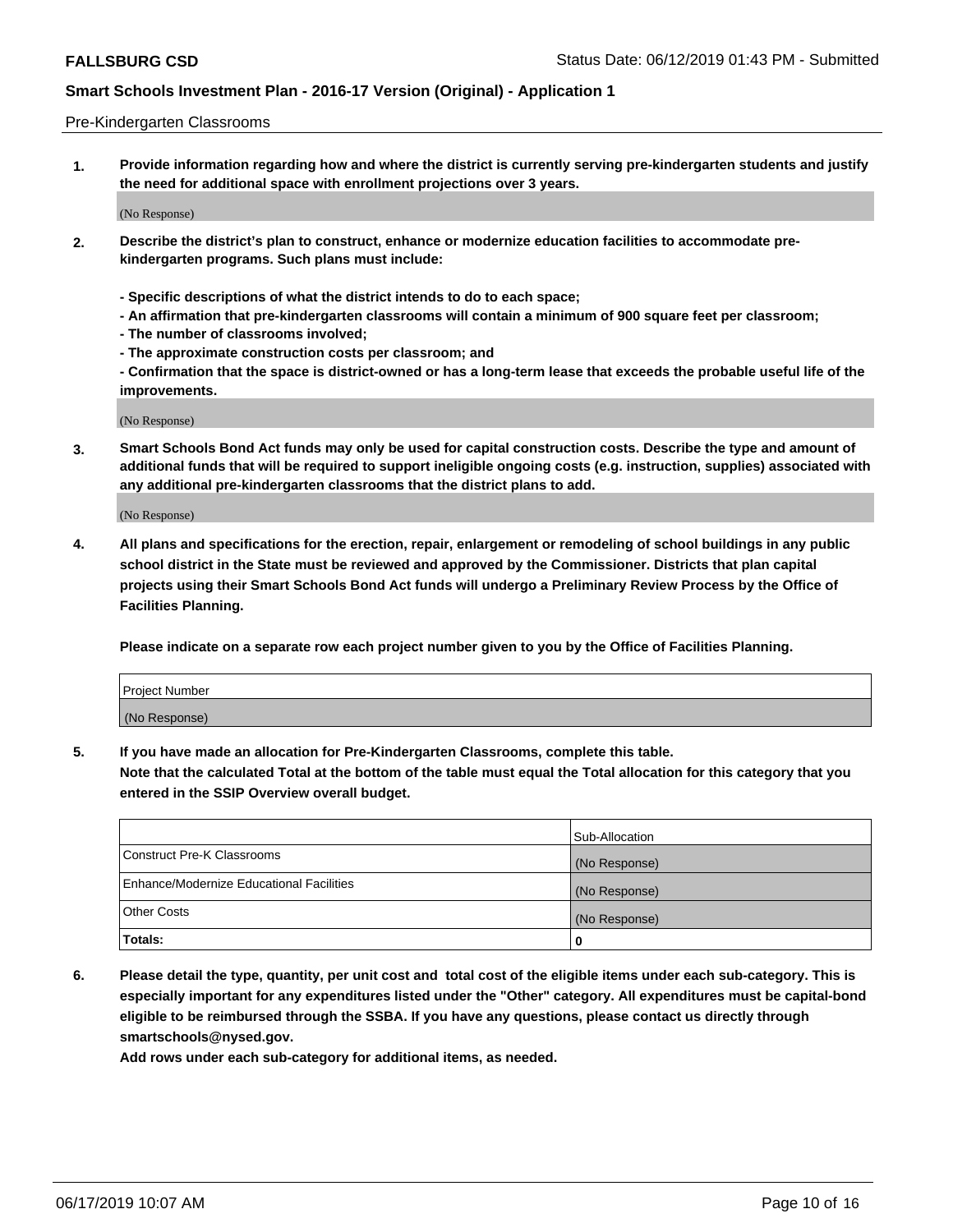Pre-Kindergarten Classrooms

| Select the allowable expenditure | Item to be purchased | Quantity      | Cost per Item | <b>Total Cost</b> |
|----------------------------------|----------------------|---------------|---------------|-------------------|
| type.                            |                      |               |               |                   |
| Repeat to add another item under |                      |               |               |                   |
| each type.                       |                      |               |               |                   |
| (No Response)                    | (No Response)        | (No Response) | (No Response) | (No Response)     |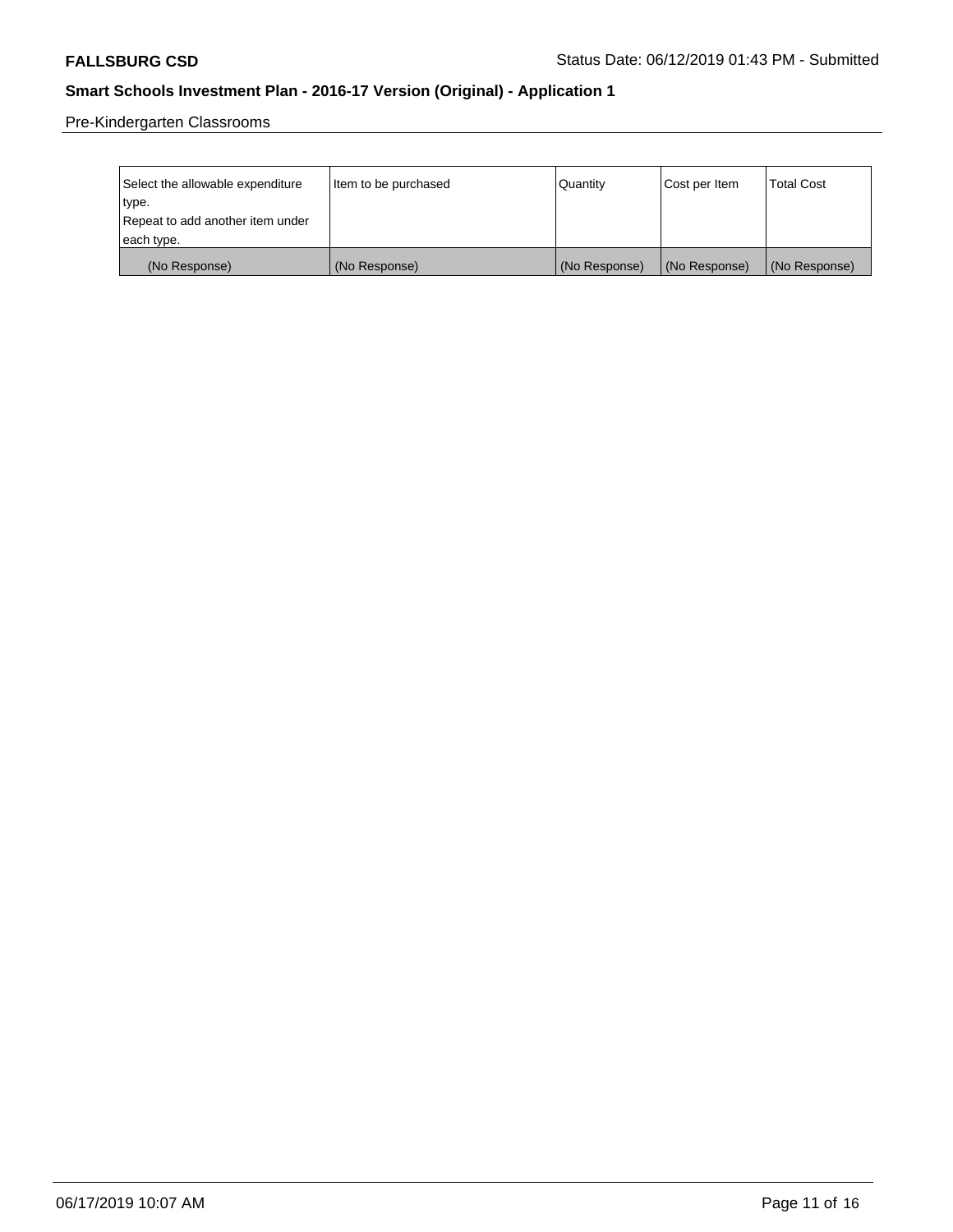Replace Transportable Classrooms

**1. Describe the district's plan to construct, enhance or modernize education facilities to provide high-quality instructional space by replacing transportable classrooms.**

(No Response)

**2. All plans and specifications for the erection, repair, enlargement or remodeling of school buildings in any public school district in the State must be reviewed and approved by the Commissioner. Districts that plan capital projects using their Smart Schools Bond Act funds will undergo a Preliminary Review Process by the Office of Facilities Planning.**

**Please indicate on a separate row each project number given to you by the Office of Facilities Planning.**

| Project Number |  |
|----------------|--|
|                |  |
|                |  |
|                |  |
|                |  |
| (No Response)  |  |
|                |  |
|                |  |
|                |  |

**3. For large projects that seek to blend Smart Schools Bond Act dollars with other funds, please note that Smart Schools Bond Act funds can be allocated on a pro rata basis depending on the number of new classrooms built that directly replace transportable classroom units.**

**If a district seeks to blend Smart Schools Bond Act dollars with other funds describe below what other funds are being used and what portion of the money will be Smart Schools Bond Act funds.**

(No Response)

**4. If you have made an allocation for Replace Transportable Classrooms, complete this table. Note that the calculated Total at the bottom of the table must equal the Total allocation for this category that you entered in the SSIP Overview overall budget.**

|                                                | Sub-Allocation |
|------------------------------------------------|----------------|
| Construct New Instructional Space              | (No Response)  |
| Enhance/Modernize Existing Instructional Space | (No Response)  |
| <b>Other Costs</b>                             | (No Response)  |
| Totals:                                        | 0              |

**5. Please detail the type, quantity, per unit cost and total cost of the eligible items under each sub-category. This is especially important for any expenditures listed under the "Other" category. All expenditures must be capital-bond eligible to be reimbursed through the SSBA. If you have any questions, please contact us directly through smartschools@nysed.gov.**

| Select the allowable expenditure | Item to be purchased | l Quantitv    | Cost per Item | <b>Total Cost</b> |
|----------------------------------|----------------------|---------------|---------------|-------------------|
| type.                            |                      |               |               |                   |
| Repeat to add another item under |                      |               |               |                   |
| each type.                       |                      |               |               |                   |
| (No Response)                    | (No Response)        | (No Response) | (No Response) | (No Response)     |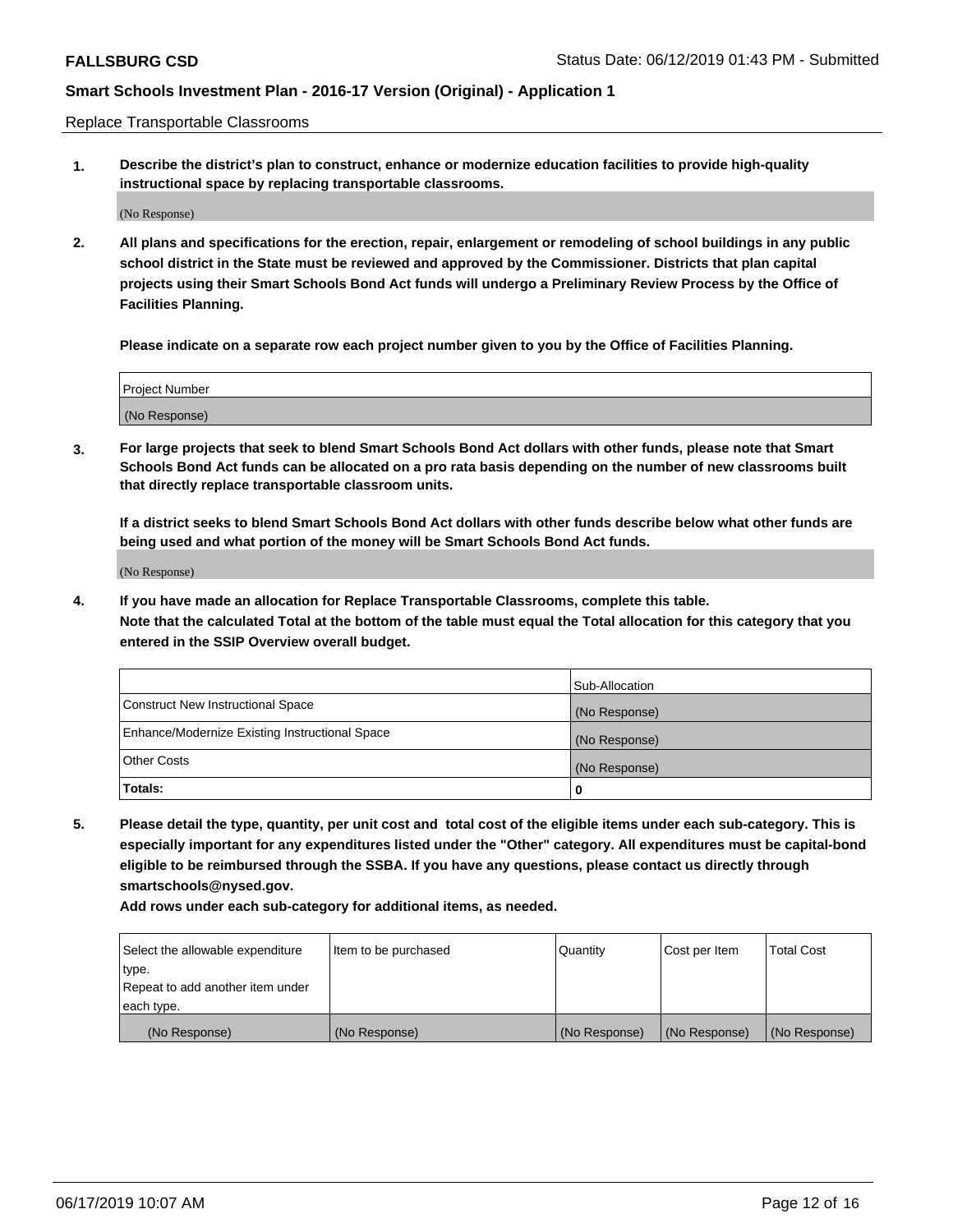### High-Tech Security Features

## **1. Describe how you intend to use Smart Schools Bond Act funds to install high-tech security features in school buildings and on school campuses.**

Fallsburg Central Schools strives to provide their students with a safe and secure school to attend. The district wishes to enhance that security by enhancing the front door security at both Benjamin Cosor Elementary and the Jr/Sr High School. Currently, both buildings have Aiphone Cameras that they require visitors to use when they arrive at the buildings. The issue is that once they enter the building there is no additional way to provide security. The exterior door opens to large entrance foyer which allows the visitor to proceed unobstructed into the classroom areas of the building. Fallsburg Central is planning to use funds to resolve this issue with two components.

The first is to construct a second set of entrance doors in each building. The visitor will still be asked to ring the Aiphone and identify themselves before entering the building. Upon entrance they will be a foyer between 2 sets of locked doors. They will be asked to provide legal identification to a "greeter" working behind a secure bank window and confirm their destination in the building.

The second component is to link the existing fire security doors to "panic buttons." In the event of an emergency event, district staff can hit the panic buttons and the fire doors will close and lock in place. An active shooter would be isolated in a single area, limiting and securing them for the emergency responders.

**2. All plans and specifications for the erection, repair, enlargement or remodeling of school buildings in any public school district in the State must be reviewed and approved by the Commissioner. Districts that plan capital projects using their Smart Schools Bond Act funds will undergo a Preliminary Review Process by the Office of Facilities Planning.** 

**Please indicate on a separate row each project number given to you by the Office of Facilities Planning.**

| Project Number        |  |  |  |
|-----------------------|--|--|--|
| 59-05-01-06-0-001-024 |  |  |  |
| 59-05-01-06-0-007-022 |  |  |  |

### **3. Was your project deemed eligible for streamlined Review?**

- Yes
- $\blacksquare$  No
- **4. Include the name and license number of the architect or engineer of record.**

| Name                   | License Number |
|------------------------|----------------|
| Thomas M. Ritzenthaler | 23344          |

**5. If you have made an allocation for High-Tech Security Features, complete this table.**

**Note that the calculated Total at the bottom of the table must equal the Total allocation for this category that you entered in the SSIP Overview overall budget.**

|                                                      | Sub-Allocation |
|------------------------------------------------------|----------------|
| Capital-Intensive Security Project (Standard Review) | 1,088,315      |
| <b>Electronic Security System</b>                    | $\mathbf 0$    |
| <b>Entry Control System</b>                          | $\Omega$       |
| Approved Door Hardening Project                      | $\Omega$       |
| <b>Other Costs</b>                                   | 634,139        |
| Totals:                                              | 1,722,454      |

**6. Please detail the type, quantity, per unit cost and total cost of the eligible items under each sub-category. This is especially important for any expenditures listed under the "Other" category. All expenditures must be capital-bond eligible to be reimbursed through the SSBA. If you have any questions, please contact us directly through**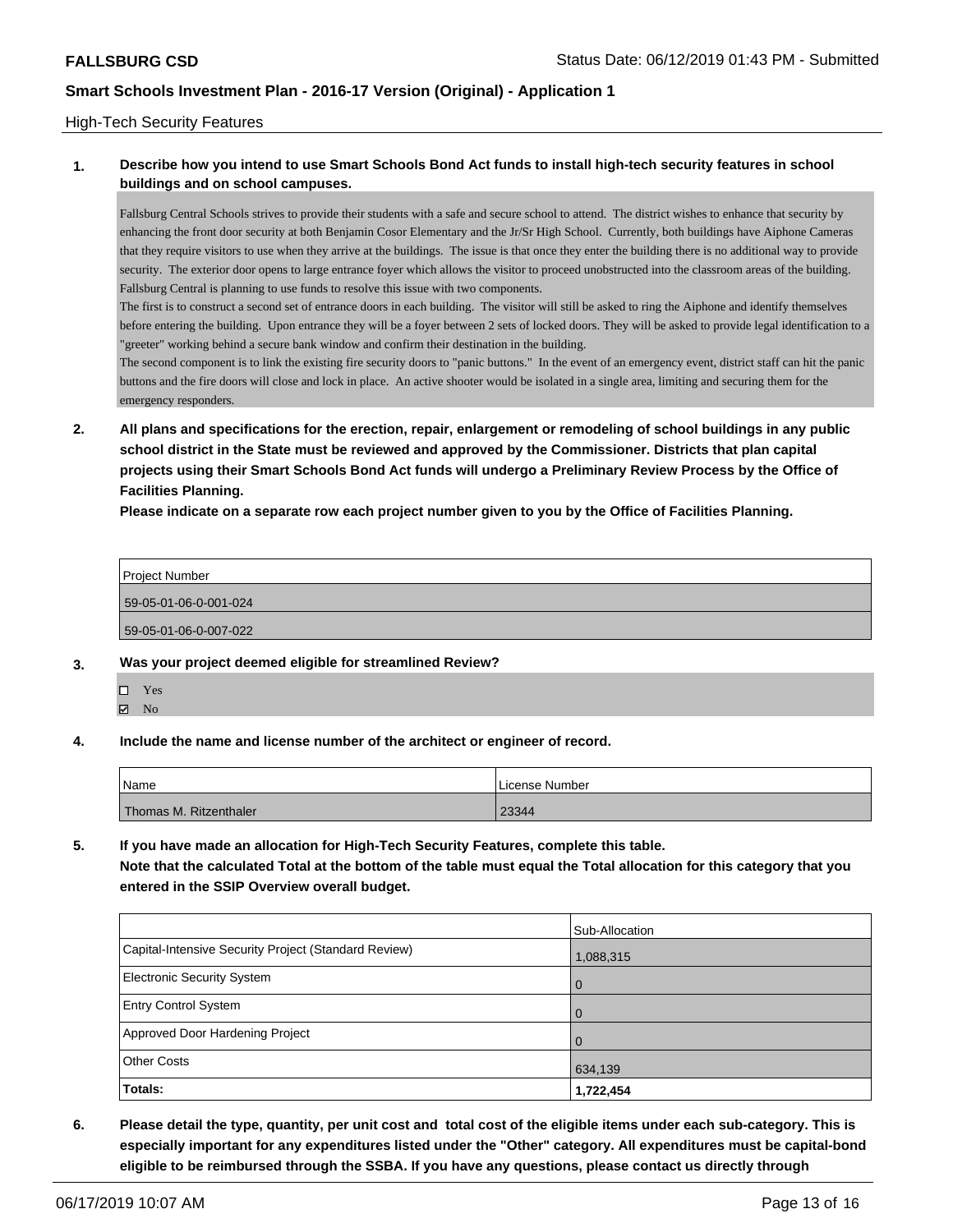# High-Tech Security Features

## **smartschools@nysed.gov.**

| Select the allowable expenditure<br>type.<br>Repeat to add another item under<br>each type. | Item to be purchased                                  | Quantity | Cost per Item | <b>Total Cost</b> |
|---------------------------------------------------------------------------------------------|-------------------------------------------------------|----------|---------------|-------------------|
| <b>Capital-Intensive Security</b><br>Project                                                | <b>MSHS Add Rescue Window</b>                         | 1.00     | 20,000        | 20,000            |
| <b>Capital-Intensive Security</b><br>Project                                                | <b>MSHS Aluminum Storefront</b>                       | 1.00     | 52,325        | 52,325            |
| <b>Capital-Intensive Security</b><br>Project                                                | <b>BCES Aluminum Storefront (Exterior)</b>            | 1.00     | 60,040        | 60,040            |
| <b>Capital-Intensive Security</b><br>Project                                                | MSHS Ceiling removal / replacement                    | 1.00     | 1,050         | 1,050             |
| <b>Capital-Intensive Security</b><br>Project                                                | <b>MSHS Corridor Doors Adjacent</b><br>Auditorium     | 1.00     | 9,200         | 9,200             |
| <b>Capital-Intensive Security</b><br>Project                                                | MSHS Corridor Doors by Gym/Pool<br>(Upper & Lower)    | 1.00     | 16,100        | 16,100            |
| <b>Capital-Intensive Security</b><br>Project                                                | MSHS Corridor Doors by Main Office<br>(Upper & Lower) | 1.00     | 16,100        | 16,100            |
| <b>Capital-Intensive Security</b><br>Project                                                | <b>BCES Corridor Doors to Classroom</b><br>Wings      | 1.00     | 57,500        | 57,500            |
| <b>Capital-Intensive Security</b><br>Project                                                | <b>BCES Data / Electrical</b>                         | 1.00     | 3,000         | 3,000             |
| <b>Capital-Intensive Security</b><br>Project                                                | <b>MSHS Data / Electrical</b>                         | 1.00     | 3,000         | 3,000             |
| <b>Capital-Intensive Security</b><br>Project                                                | <b>BCES Door Hold Opens / Electrical</b>              | 1.00     | 25,000        | 25,000            |
| <b>Capital-Intensive Security</b><br>Project                                                | MSHS Door Hold Opens / Electrical                     | 1.00     | 25,000        | 25,000            |
| <b>Capital-Intensive Security</b><br>Project                                                | <b>BCES Door Interconnect / Electrical</b>            | 1.00     | 10,000        | 10,000            |
| <b>Capital-Intensive Security</b><br>Project                                                | MSHS Door Interconnect / Electrical                   | 1.00     | 10,000        | 10,000            |
| <b>Capital-Intensive Security</b><br>Project                                                | <b>BCES Existing Construction</b><br>Demolition       | 1.00     | 10,000        | 10,000            |
| <b>Capital-Intensive Security</b><br>Project                                                | <b>BCES Exterior Door Replacement</b>                 | 1.00     | 45,000        | 45,000            |
| <b>Capital-Intensive Security</b><br>Project                                                | <b>MSHS Exterior Door Replacement</b>                 | 1.00     | 60,000        | 60,000            |
| <b>Capital-Intensive Security</b><br>Project                                                | <b>BCES Interior Door Replacement</b>                 | 1.00     | 192,500       | 192,500           |
| <b>Capital-Intensive Security</b><br>Project                                                | <b>MSHS Interior Door Replacement</b>                 | 1.00     | 310,000       | 310,000           |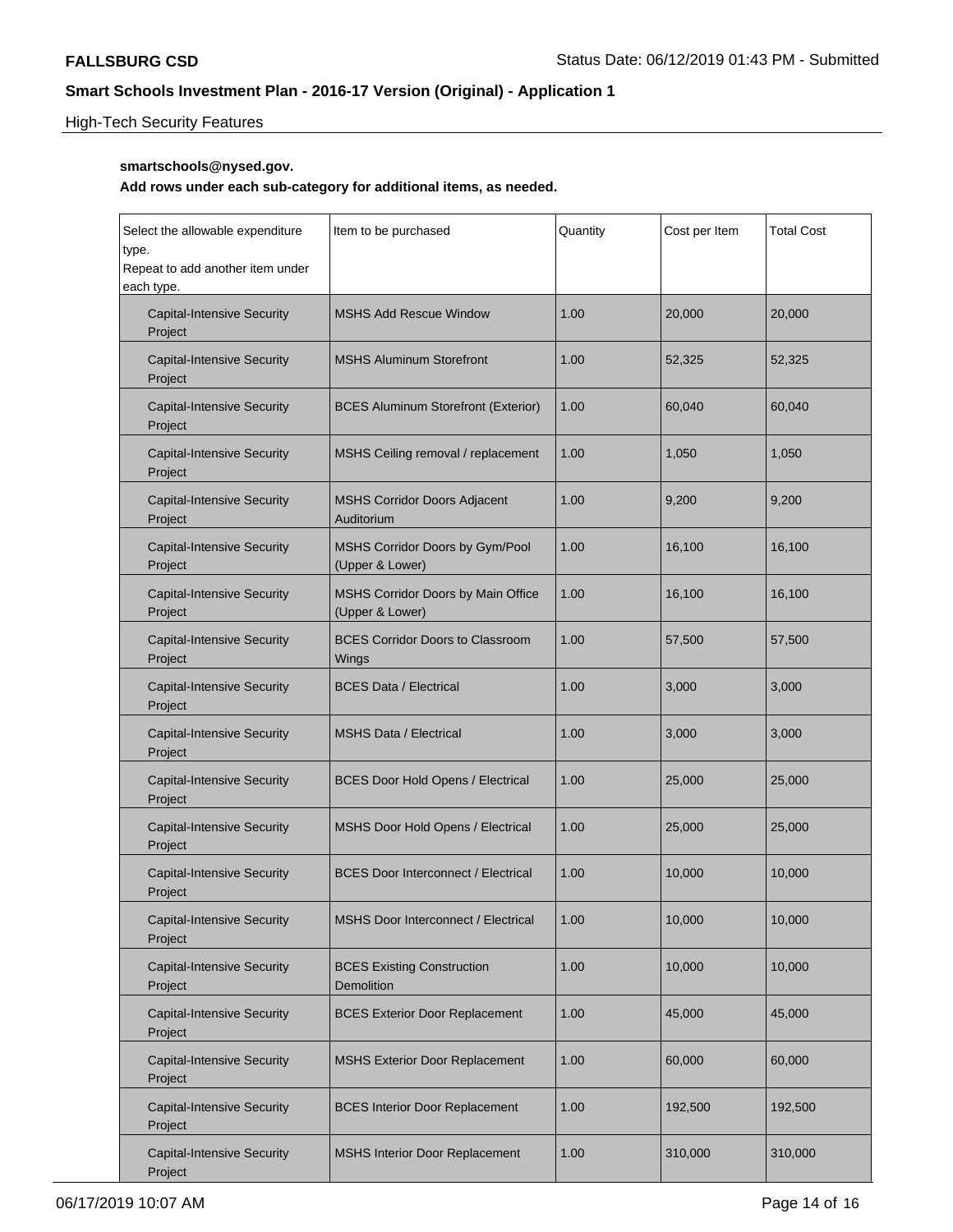High-Tech Security Features

| Select the allowable expenditure<br>type.<br>Repeat to add another item under<br>each type. | Item to be purchased                                                                         | Quantity | Cost per Item | <b>Total Cost</b> |
|---------------------------------------------------------------------------------------------|----------------------------------------------------------------------------------------------|----------|---------------|-------------------|
| <b>Capital-Intensive Security</b><br>Project                                                | <b>MSHS Interior Glazing Replacement</b>                                                     | 1.00     | 22,500        | 22,500            |
| <b>Capital-Intensive Security</b><br>Project                                                | <b>MSHS Interior Stairs Upgrades-</b><br>Correct Open Guardrails etc.                        | 1.00     | 65,000        | 65,000            |
| <b>Capital-Intensive Security</b><br>Project                                                | <b>BCES Light Modifications / Electrical &amp;</b><br><b>HVAC Modifications / Mechanical</b> | 1.00     | 25,000        | 25,000            |
| <b>Capital-Intensive Security</b><br>Project                                                | MSHS Light Modifications / Electrical &<br><b>HVAC Modifications / Mechanical</b>            | 1.00     | 27,500        | 27,500            |
| <b>Capital-Intensive Security</b><br>Project                                                | <b>BCES Relocate Exit Sign</b>                                                               | 1.00     | 2,500         | 2,500             |
| <b>Capital-Intensive Security</b><br>Project                                                | <b>MSHS Relocate Exit Sign</b>                                                               | 1.00     | 500           | 500               |
| <b>Capital-Intensive Security</b><br>Project                                                | MSHS Relocate Exit Sign / Electrical                                                         | 1.00     | 500           | 500               |
| <b>Capital-Intensive Security</b><br>Project                                                | <b>MSHS Remove Existing Gate</b>                                                             | 1.00     | 2,500         | 2,500             |
| <b>Capital-Intensive Security</b><br>Project                                                | <b>BCES Security Desk Unit</b>                                                               | 1.00     | 2,000         | 2,000             |
| <b>Capital-Intensive Security</b><br>Project                                                | <b>MSHS Security Desk Unit</b>                                                               | 1.00     | 2,000         | 2,000             |
| <b>Capital-Intensive Security</b><br>Project                                                | <b>BCES Security Door from Interior</b>                                                      | 1.00     | 7,500         | 7,500             |
| <b>Capital-Intensive Security</b><br>Project                                                | <b>BCES Security Window</b>                                                                  | 1.00     | 2,500         | 2,500             |
| <b>Capital-Intensive Security</b><br>Project                                                | <b>MSHS Security Window</b>                                                                  | 1.00     | 2,500         | 2,500             |
| <b>Other Costs</b>                                                                          | <b>BCES Contingency</b>                                                                      | 1.00     | 141,126       | 141,126           |
| <b>Other Costs</b>                                                                          | <b>MSHS Contingency</b>                                                                      | 1.00     | 205,938       | 205,938           |
| <b>Other Costs</b>                                                                          | BCES Incidentals- A/E, CM,<br>Insurances, Testing, Legal, Survey &<br>Engineering            | 1.00     | 116,733       | 116,733           |
| <b>Other Costs</b>                                                                          | MSHS Incidentals- A/E, CM,<br>Insurances, Testing, Legal, Survey &<br>Engineering            | 1.00     | 170,342       | 170,342           |